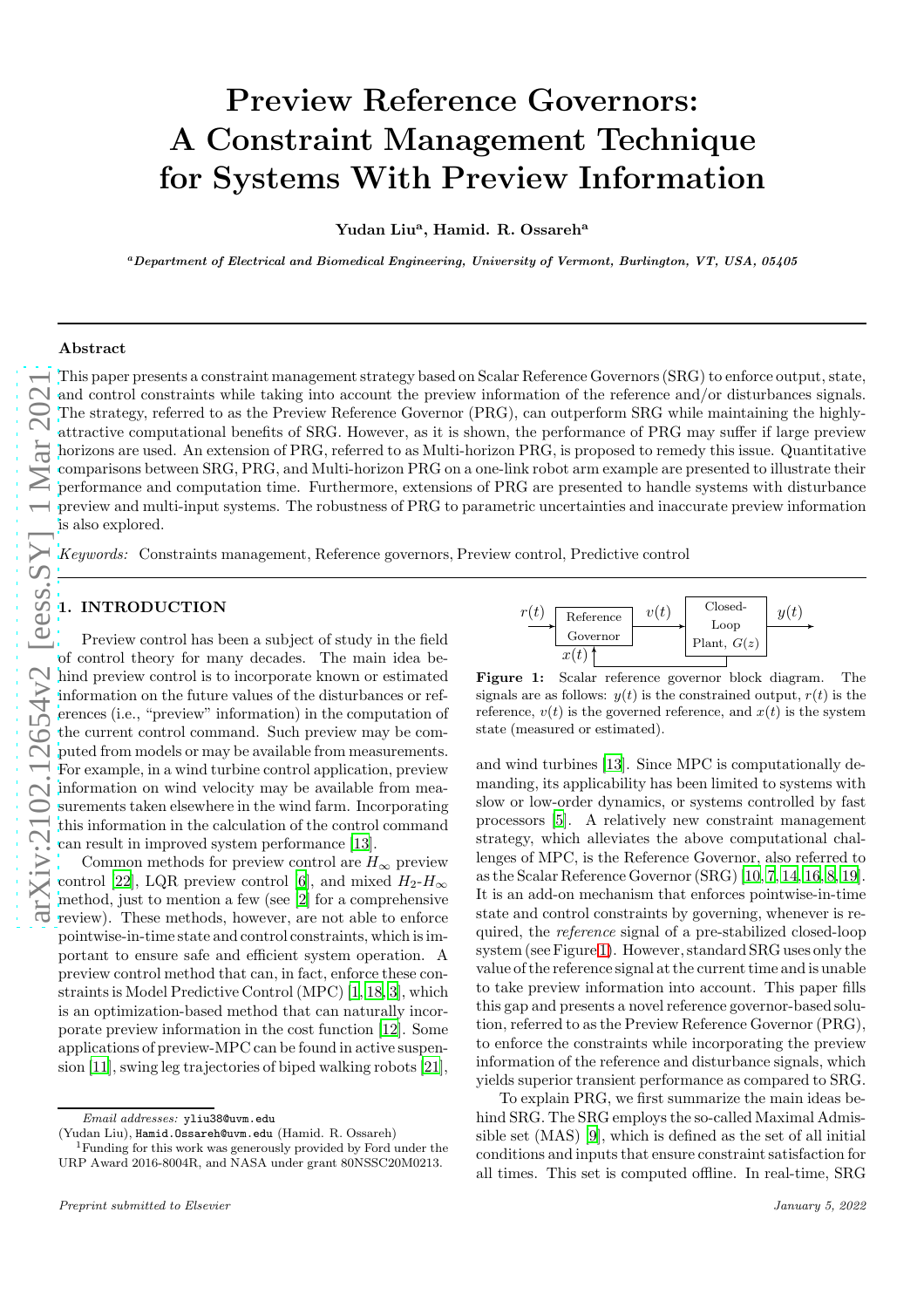computes an optimal  $v(t)$  (See Figure [1\)](#page-0-0) to maintain the system state inside the MAS and, thus, enforce the constraints. This is achieved by solving, at every time step, a simple linear program, whose solution can be computed explicitly.

Now reconsider the closed-loop plant  $G(z)$  in Figure [1,](#page-0-0) but assume that the preview information of the reference signal is available. More specifically,  $r(t), r(t+1), \ldots, r(t+N)$ , are known to the controller at time  $t$ , where  $N$  is the "preview horizon". We initially assume that  $G(z)$  has a single input (we will extend the theory to multi-input systems in Section [7\)](#page-9-0). Similar to SRG, the goal of PRG is to select  $v(t)$ as close as possible to  $r(t)$  (to ensure that the tracking performance does not suffer) such that the output constraints are satisfied for all times. However, the PRG must take into consideration the preview information of  $r(t)$  in order to improve the tracking performance as compared to SRG. To achieve these goals, we first lift  $r(t)$  and  $v(t)$  from R to  $\mathbb{R}^{(N+1)}$  in order to describe them over the entire preview horizon. Next, the system  $G$  is represented based on the lifted input, and a new MAS is calculated based on this new representation. Finally, PRG is formulated as an extension of SRG, where a new optimization problem is solved based on the new MAS and a new update law is used to compute  $v(t)$ . A high-level block diagram of the PRG is shown in Figure [2,](#page-1-0) where the availability of the preview information of the reference is explicitly displayed.

As we show in this paper, PRG guarantees constraint satisfaction, recursively feasibility, and closed-loop stability. However, it may calculate conservative inputs under certain conditions, especially for long preview horizons. To overcome this issue and further improve performance, we present an extension of PRG. The extension, which we refer to as Multi-horizon PRG (abbreviated as Multi-N PRG), is based on solving multiple PRGs with different preview horizons and optimally fusing the outputs of the PRGs.

We next consider the case where the system is affected by disturbances, whose preview information is available (in addition to the reference preview). The PRG solution for this case involves formulating a new MAS, wherein the disturbance preview appears explicitly as parameters of the MAS. To guarantee constraint satisfaction, the MAS is robustified to the worst-case realization of disturbances beyond the preview horizon.

In practice, systems are affected by uncertainties in the model as well as the preview information. Therefore, we also consider systems under parametric uncertainties and inaccurate preview information (in either reference or disturbance). We propose a "robust" PRG formulation to robustify the design against these uncertainties.

Finally, we propose two solutions to handle multi-input systems. The first solution comprises the same ideas as in PRG for single-input systems, except that we lift  $r(t)$ and  $v(t)$  from  $\mathbb{R}^m$  to  $\mathbb{R}^{(N+1)m}$ , where m is the number of inputs. However, as will be shown by an example, this solution might lead to a conservative response since a single optimization variable is used to govern all input channels. To overcome this shortcoming, we propose another solu-

<span id="page-1-0"></span>

**Figure 2:** Preview Reference Governor block diagram.  $r_N(t)$ represents the lifted reference over the preview horizon, i.e.,  $r_N(t) = (r(t),...,r(t+N)).$ 

tion, which combines the Decoupled Reference Governor scheme [\[15\]](#page-11-10) and PRG theory. Detailed information will be explained in Section [7.](#page-9-0)

In summary, the original contributions of this work are:

- A novel RG-based constraint management scheme with preview capabilities, namely the PRG, which incorporates preview information of the references into the reference governor framework and is more computationally efficient than existing methods such as MPC or Command Governors (CG) [\[7\]](#page-10-5);
- An extension of PRG (Multi-N PRG) to further improve the performance of PRG;
- Analysis of recursively feasibility, closed-loop stability, and convergence under constant inputs.
- Comparison of the computational footprint and performance of these schemes.
- Extensions of PRG to systems with disturbance preview, parametric uncertainties, inaccurate preview information, and multi-input systems.

The following notations are used in this paper.  $\mathbb Z$  and  $\mathbb{Z}_+$  denote the set of all integers and non-negative integers, respectively. The identity matrix with dimension  $p \times p$  is denoted by  $I_n$ . The variable  $t \in \mathbb{Z}_+$  is the discrete time. For vectors x and y,  $x \leq y$  is to be interpreted component-wise. A zero matrix with dimension  $p \times q$  is denoted as  $0_{p \times q}$ .

# 2. Review of Maximal Admissible Sets And Scalar Reference Governors

## 2.1. Maximal Admissible Set (MAS)

Consider Figure [1,](#page-0-0) where G represents the closed-loop system whose dynamics are described by:

$$
x(t+1) = Ax(t) + Bv(t)
$$
  
\n
$$
y(t) = Cx(t) + Dv(t)
$$
\n(1)

where  $x(t) \in \mathbb{R}^n$  is the state vector,  $v(t) \in \mathbb{R}^m$  is the input, and  $y(t) \in \mathbb{R}^p$  is the constrained output vector. Since G represents the closed-loop system with a stabilizing controller, it is assumed that  $G$  is asymptotically stable. Over the output, the following polyhedral constraint is imposed:

<span id="page-1-1"></span>
$$
y(t) \in \mathbb{Y} := \{ y : Sy \le s \}
$$
 (2)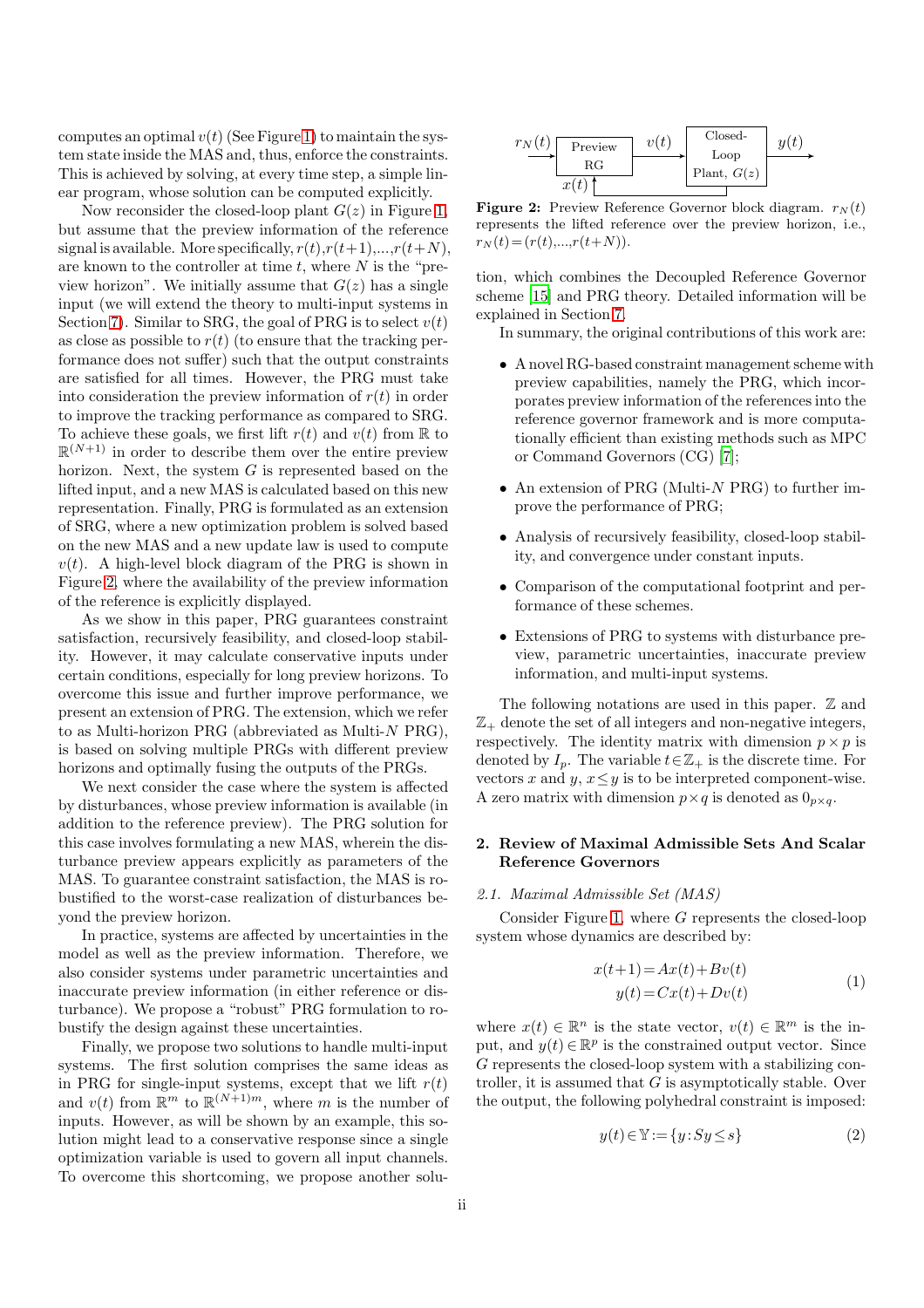<span id="page-2-0"></span>The MAS, denoted by  $O_{\infty}$ , is the set of all initial states and constant control inputs that satisfy [\(2\)](#page-1-1) for all future time steps:

$$
O_{\infty} := \{ (x_0, v_0) \in \mathbb{R}^{n+m} : x(0) = x_0, v(t) = v_0, y(t) \in \mathbb{Y}, \forall t \in \mathbb{Z}_+ \}
$$
\n(3)

As seen in [\(3\)](#page-2-0), to construct MAS,  $v(t) = v$  is held constant for all  $t \in \mathbb{Z}_+$ . Using this assumption, the evolution of the output  $y(t)$  can be expressed explicitly as a function of the initial state  $x(0)=x_0$  and the constant input  $v_0$  as:

$$
y(t) = CA^{t}x_{0} + C(I - A)^{-1}(I - A^{t})Bv_{0} + Dv_{0}.
$$
 (4)

Therefore, the MAS in [\(3\)](#page-2-0) can be characterized by a polytope defined by an infinite number of inequalities, i.e.,

$$
O_{\infty} := \{ (x_0, v_0) \in \mathbb{R}^{n+m} : H_x x_0 + H_v v_0 \le h \}
$$
 (5)

where  $H_x = [CA^t], H_v = [C(I - A)^{-1}(I - A^t)B + D]$ , and  $h = [s^\top, s^\top, \ldots]^\top$ . Reference [\[9\]](#page-10-7) shows that under mild assumptions on  $C$  and  $A$ , it is possible to make the set  $(5)$ finitely determined (i.e., the matrices  $H_x$ ,  $H_y$  and h are finite dimensional) by constraining the steady-state value of y, denoted by  $y(\infty)$ , to the interior of the constraint set, i.e.,

$$
y(\infty) := (C(I - A)^{-1}B + D)v \in (1 - \epsilon) \mathbb{Y}
$$
 (6)

where  $\epsilon > 0$  is a small number. By introducing [\(6\)](#page-2-2) in [\(5\)](#page-2-1), there exists a finite prediction time  $t^*$ , where the inequalities corresponding to all future prediction times  $(t > t^*)$ are redundant. This yields an inner approximation of [\(5\)](#page-2-1), denoted by  $\overline{O}_{\infty}$ , which is finitely determined.

## 2.2. Scalar Reference Governors (SRG)

The SRG calculates  $v(t)$  based on  $\overline{O}_{\infty}$  by introducing an internal state, whose dynamics are governed by:

$$
v(t) = v(t-1) + \kappa (r(t) - v(t-1)), \tag{7}
$$

where  $\kappa$  is found by solving the following linear program  $(LP)$ :

<span id="page-2-4"></span>
$$
\begin{array}{ll}\text{maximize} & \kappa\\ \kappa \in [0,1] & \\ \text{s.t.} & (x(t), v(t)) \in \bar{O}_{\infty} \\ & v(t) = v(t-1) + \kappa(r(t) - v(t-1)) \end{array} \tag{8}
$$

From  $(7)$ , the SRG computes an input  $v(t)$  based on the convex combination of the previous admissible input value (i.e.,  $v(t-1)$ ) and the current reference  $r(t)$  in order to guarantee constraint satisfaction. Also, if the pair  $(x(t),v(t-1))$  is admissible, then  $(x(t+1),v(t))$  is also admissible, implying recursively feasibility of the SRG [\[7](#page-10-5)].

## <span id="page-2-9"></span>3. Preview Reference Governors (PRG) for singleinput systems

In this section, the PRG for single-input systems is introduced and analyzed. In addition, PRG is compared with SRG using a numerical example to show that it can significantly improve the closed-loop system performance while enforcing the constraints. An extension of PRG to multiinput systems will be explained in Section [7.](#page-9-0) As mentioned in the Introduction, PRG is based on lifting the reference (i.e.,  $r(t)$ ) and the governed reference (i.e.,  $v(t)$ ) from R to  $\mathbb{R}^{(N+1)}$  and representing the system using the lifted input. Based on the new representation, a modified maximal admissible set is characterized and a new formulation of reference governor is proposed, as explained in detail below.

<span id="page-2-1"></span>Consider the system shown in Figure [2.](#page-1-0) Assume  $r(t)$ ,  $r(t+1), ..., r(t+N)$  are available at time t, where  $r(t) \in \mathbb{R}$  is the current value of the setpoint and  $r(t+1),...,r(t+N) \in \mathbb{R}$ are the preview information, and  $N \geq 0$  represents the preview horizon. Note that  $N = 0$  corresponds to the case where no preview information is available. We now define the lifted signals  $r_N(t) \in \mathbb{R}^{(N+1)}$  (shown in Figure [2\)](#page-1-0) and  $v_N(t) \in \mathbb{R}^{(N+1)}$ , as follows:

$$
r_N(t) = (r(t), \ldots, r(t+N)), \quad v_N(t) = (v(t), \ldots, v(t+N)) \quad (9)
$$

<span id="page-2-10"></span><span id="page-2-2"></span>Using the lifted signals,  $G(z)$  can be equivalently expressed as:  $\begin{pmatrix} 1 & 1 \end{pmatrix}$ 

<span id="page-2-5"></span>
$$
x(t+1) = Ax(t) + \underbrace{B \quad 0 \quad \dots \quad 0}_{\widetilde{B}} v_N(t),
$$

$$
y(t) = Cx(t) + \underbrace{D \quad 0 \quad \dots \quad 0}_{\widetilde{D}} v_N(t)
$$
(10)

<span id="page-2-3"></span>We now describe the Maximal Admissible Set (MAS) for this system. Recall from [\(3\)](#page-2-0) that in order to characterize MAS in the SRG framework, it is assumed that  $v(t)$  is held constant for all time. This will ensure that the optimization problem [\(8\)](#page-2-4) will always have a feasible solution, namely  $\kappa = 0$ . In order to extend these ideas to PRG, we assume that  $v(t)$  may vary within the preview horizon, but is held constant beyond the preview horizon. Therefore, the dynamics of  $v_N(t)$  are chosen to be:

<span id="page-2-8"></span><span id="page-2-7"></span>
$$
v_N(t+1) = \bar{A}v_N(t) \tag{11}
$$

with initial condition  $v_N(0) = v_{N_0}$ , where  $\overline{A}$  is defined by:

<span id="page-2-6"></span>
$$
\bar{A} = \begin{bmatrix} 0 & 1 & \dots & 0 & 0 \\ \vdots & \vdots & \ddots & \vdots & \vdots \\ 0 & 0 & \dots & 1 & 0 \\ \frac{0}{\cdot} & 0 & \dots & 0 & 1 \\ \frac{0}{\cdot} & 0 & \dots & 0 & 1 \\ \vdots & \vdots & \ddots & \vdots & \vdots \\ \frac{0}{\cdot} & 0 & \dots & 0 & 1 \end{bmatrix}
$$
(12)

This choice of  $\overline{A}$ , together with the definition of  $v_N(t)$  in [\(9\)](#page-2-5), enforce that for all  $t \geq N$ ,  $v(t) = v(N)$ . With these dynamics, the new MAS is defined by:

$$
O_{\infty}^{N} := \{ (x_0, v_{N_0}) \in \mathbb{R}^{n + (N+1)} : x(0) = x_0, v_N(0) = v_{N_0}
$$
  

$$
v_N(t+1) = \bar{A}v_N(t), y(t) \in \mathbb{Y}, \forall t \in \mathbb{Z}_+ \}
$$
 (13)

Similar to [\(6\)](#page-2-2), a finitely determined inner approximation of this set can be computed by tightening the steady-state

N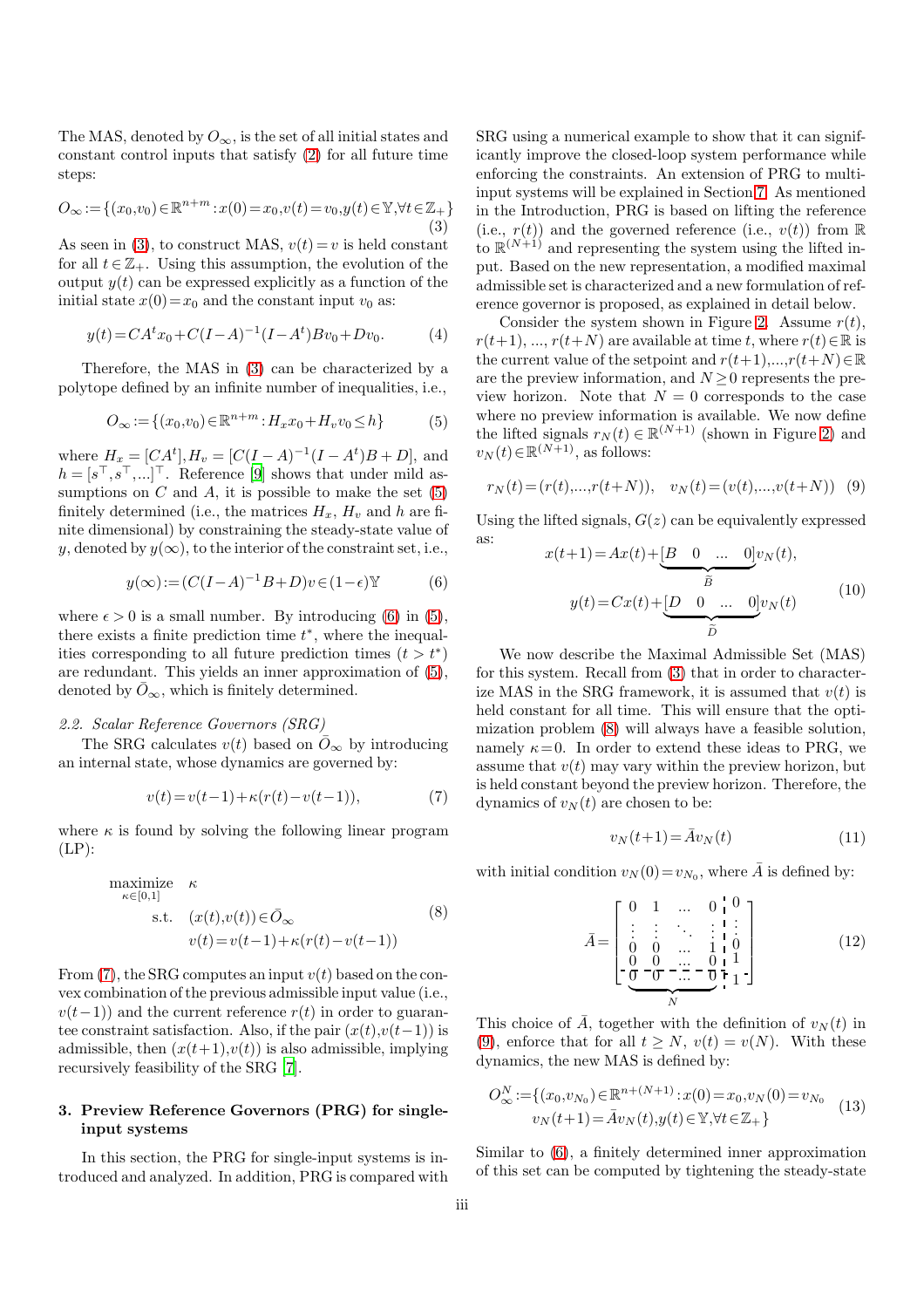constraint (to prove finite determinism, note that after N time steps,  $v(t)$  converges to a constant, which reduces the problem to that in the standard MAS theory). In the rest of this paper, with an abuse of notation, we use  $O^N_{\infty}$  to denote the finitely determined inner approximation (instead of using  $\bar{O}^N_\infty$ ).

With the new MAS defined, we are now ready to present the PRG formulation. Recall that the SRG computes  $v(t)$ using the update law in [\(7\)](#page-2-3), where  $\kappa$  is obtained by solving the linear program (LP) in [\(8\)](#page-2-4). Note from [\(7\)](#page-2-3) that  $v(t) \in \mathbb{R}$ can be regarded as the internal state of the SRG (i.e., the SRG strategy consists of a single internal state). To extend these ideas to PRG, we introduce  $(N+1)$  new states in the formulation, where the state update law is as follows:

$$
v_N(t) = \bar{A}v_N(t-1) + \kappa (r_N(t) - \bar{A}v_N(t-1))
$$
 (14)

where  $\kappa$  is the solution of the following linear program:

$$
\begin{array}{ll}\text{maximize} & \kappa\\ \kappa \in [0,1] & \\ \text{s.t.} & v_N(t) = \bar{A}v_N(t-1) + \kappa(r_N(t) - \bar{A}v_N(t-1))\\ & (x(t), v_N(t)) \in O^N_{\infty} \end{array} \tag{15}
$$

An explicit algorithm, similar to the one in SRG [\[15\]](#page-11-10), can be developed to solve this LP efficiently (see Section [5](#page-5-0) for details). The PRG solves the above LP at every time step to compute  $\kappa$ , updates  $v_N(t)$  using [\(14\)](#page-3-0), and applies the first element of  $v<sub>N</sub>(t)$  to the system G. Note that the variables in the LP in [\(15\)](#page-3-1) at time step t are  $v_N(t-1)$ ,  $r_N(t)$ , and  $x(t)$ .

**Remark 1.** When  $N = 0$ , PRG reduces to SRG because  $\overline{A}$ turns into the scalar with value 1 in this case. Therefore, PRG is a proper extension of SRG.

Several important properties of the PRG are described in the following proposition.

<span id="page-3-4"></span>Proposition 1. The PRG formulation is recursively feasible, bounded-input and bounded-output stable (BIBO), and for a constant r,  $v(t)$  converges.

Proof. To show recursively feasibility, consider the update law [\(14\)](#page-3-0). As can be seen,  $\kappa = 0$  implies that  $v_N(t) =$  $\bar{A}v_N(t-1)$ , which matches the dynamic of  $v_N$  that is assumed in  $O^N_{\infty}$  (see [\(13\)](#page-2-6)). Positive invariance of  $O^N_{\infty}$  implies that if the pair  $(x(t-1),v<sub>N</sub>(t-1))$  is admissible, then  $(x(t),v_N(t-1))$  is also admissible. In conclusion,  $\kappa = 0$  is always a feasible solution to the LP in [\(8\)](#page-2-4), implying recursively feasibility of the PRG. As for BIBO stability, recall that  $v_N(t)$  is the convex combination of  $\bar{A}v_N(t-1)$  and the current reference  $r_N(t)$ . Thus, if  $r(t)$  is bounded, then so is  $v_N(t)$ . This, together with the asymptotic stability of G, implies BIBO stability of the system. To prove the convergence property, assume  $r(t) = r, \forall t \in \mathbb{Z}_+$ . From [\(14\)](#page-3-0), it can be shown that every element in  $v_N(t)$  is monotonic  $\forall t \geq N$ and bounded by r. Thus,  $v_N(t)$  must converge to a limit. Note that, since the closed-loop system  $G$  is asymptotically stable,  $x(t)$  and  $y(t)$  would also converge.  $\Box$ 

<span id="page-3-2"></span>

Figure 3: One-link arm.

<span id="page-3-0"></span>**Remark 2.** Note that the definition of  $v_N$  in [\(9\)](#page-2-5) is consistent with the delay structure in the dynamics  $(11)$ – $(12)$ . However, the definition in [\(9\)](#page-2-5) may appear inconsistent with the update law in [\(14\)](#page-3-0) because the delay structure vanishes when  $\kappa \neq 0$ . We remark that this is not an error. The defi-nition in [\(9\)](#page-2-5) and the dynamics in  $(11)$ – $(12)$  are only introduced to construct  $O_{\infty}^{N}$ . For real-time implementation,  $v_{N}$ should not be thought of as defined by [\(9\)](#page-2-5), but instead should be thought of as the PRG's internal states.

<span id="page-3-1"></span>**Remark 3.** For the case where the state of  $G(z)$  (i.e.,  $x(t)$ ) shown in Figure [2\)](#page-1-0) is not measured, standard Luenberger observers can be designed to estimate the state.

We now illustrate the PRG using a numerical simulation of a one-link arm robot, shown in Figure [3.](#page-3-2) A state-space model of the arm is given by:

<span id="page-3-3"></span>
$$
\begin{bmatrix} \dot{x}_1 \\ \dot{x}_2 \end{bmatrix} = \begin{bmatrix} 0 & 1 \\ -14.7 & 0 \end{bmatrix} \begin{bmatrix} x_1 \\ x_2 \end{bmatrix} + \begin{bmatrix} 0 \\ 3 \end{bmatrix} \tau, \quad y = \begin{bmatrix} 1 & 0 \end{bmatrix} \begin{bmatrix} x_1 \\ x_2 \end{bmatrix} \tag{16}
$$

where  $x_1 \triangleq \theta$ ,  $x_2 \triangleq \dot{\theta}$  are the states and  $\tau$  (i.e., external torque) is the control input. For this example, we assume that both states are measured (if not, an observer can be designed).

In order to design a controller and consequently implement the PRG, the system model [\(16\)](#page-3-3) is first discretized at  $T_s = 0.01s$ . Then, a state-feedback controller with a pre-compensator is applied to ensure that the output,  $\theta$ , tracks the desired angle, v, perfectly, that is:  $\tau = 66.67v$  –  $61.77x_1 - 9.64x_2$ . This results in the closed-loop system G shown in Figure [2.](#page-1-0) We simulate a trajectory-following maneuver, wherein we use the PRG to ensure that the output,  $\theta$ , remains within [ $-45^{\circ}, 45^{\circ}$ ]. The preview horizon,  $N$ , is chosen to be 25 (i.e., 0.25 seconds). We assume that the preview information is available from the given pre-set trajectory.

The comparison between the performance of PRG and SRG is shown in Figure [4.](#page-4-0) As can be seen,  $v(t)$  given by PRG is closer to  $r(t)$  (less conservative) when  $t \in [0.3, 0.5]$ . This is because when  $t = 0.3$ , the PRG has the future information that the reference would drop down to 0 in future 25 time steps so that it allows a larger  $v(t)$  than SRG. For the same reason,  $v(t)$  given by PRG is less conservative when  $t\in[0.7,0.9]$ .

Figure [4](#page-4-0) shows a limitation of PRG as well. Specifically, it can be seen that when  $t \in [0.54, 0.64]$ ,  $v(t)$  given by PRG can not reach  $r(t) = 0$ , even though 0 is an admissible in-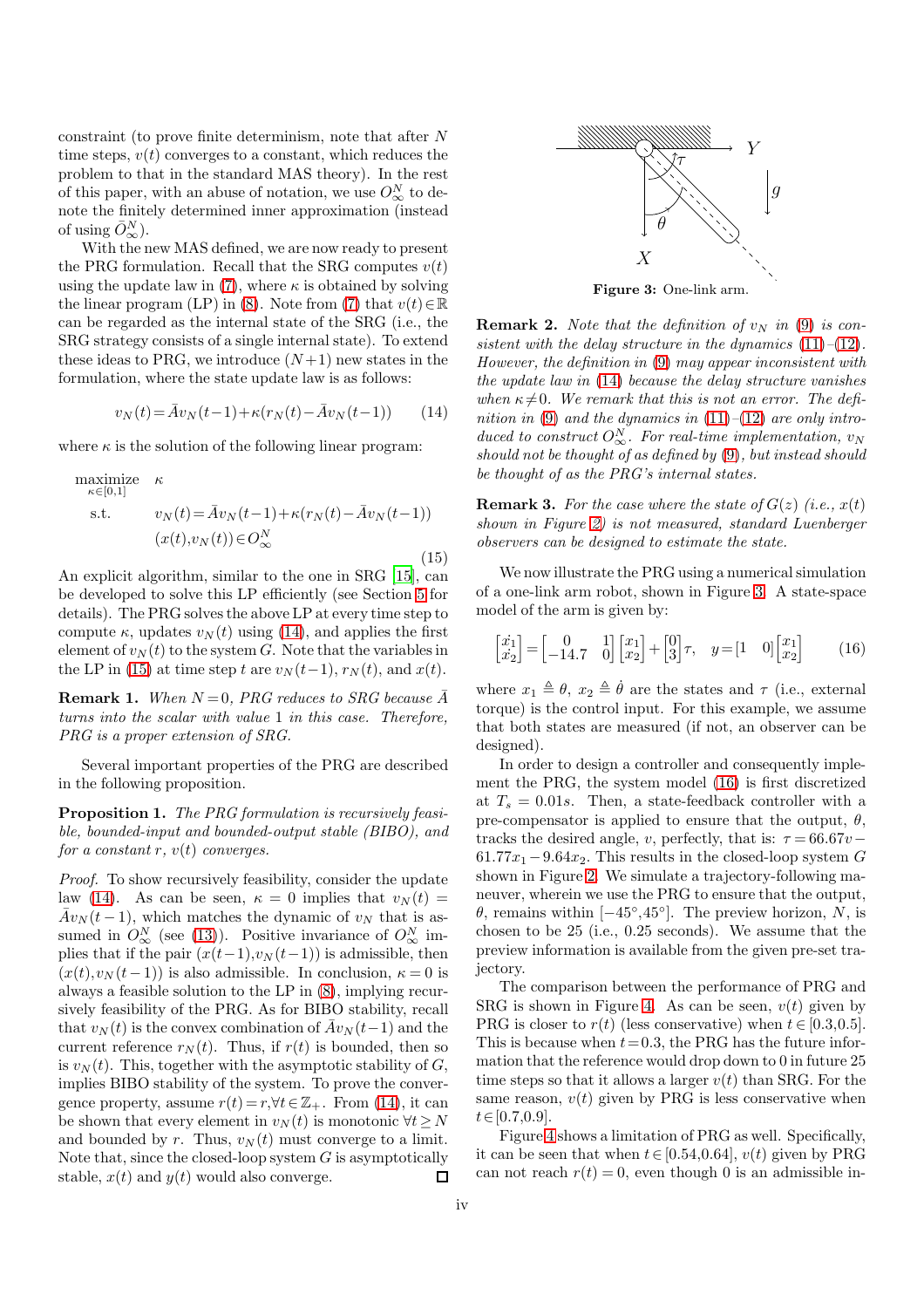<span id="page-4-0"></span>

Figure 4: Comparison of PRG and SRG. The blue lines represent the results of SRG and the red lines refer to the results of PRG. The top plot shows the outputs and the bottom plot shows the control inputs and the setpoint.

put. To explain the root cause of this behavior, note that when  $t = 0.54$ , the preview information available to the PRG is that  $r(t)$  drops down to  $-69°$  at  $t = 0.7$  and stays constant afterwards (the increase of  $r(t)$  back to 0 at  $t=0.9$  is beyond the preview horizon and unavailable to PRG). To enforce the lower constraint for  $t > 0.7$ , the PRG calculates a  $\kappa$  smaller than 1. However, since  $\kappa$  affects all elements of  $v_N(t)$  (see [\(14\)](#page-3-0)), this leads to a  $v(t)$  that is different from  $r(t)$  when  $t \in [0.54, 0.64]$ , leading to a conservative solution.

Of course, the above limitation of PRG can be addressed by decreasing the preview horizon  $N$ . However, if  $N$  is too short, the tracking performance of the system might not be improved significantly as compared with SRG. In order to have the superior system performance while addressing the above limitation of PRG, we provide an extension of PRG in the following section.

#### 4. Multi-Horizon PRG (Multi-N PRG)

To overcome the limitation of PRG described in the previous section and improve performance, this section introduces the Multi-Horizon Preview Reference Governor  $(Multi-N PRG)$ . As the name suggests, instead of having a single preview horizon, multiple preview horizons are considered. For each horizon, a MAS is characterized, and multiple PRGs are solved at each time step, one for each MAS. A technical challenge for this approach is that  $v_N(t)$ 's for different preview horizons would have different dimensions and different interpretations. In addition, a practical challenge is that storing multiple MASs may lead to a significant increase in the memory requirements. Our novel solution overcomes these challenge by unifying the  $v_N$ 's so that only one MAS is required, and fusing the PRG solutions in a special way to guarantee constraint satisfaction and recursively feasibility.

To begin, consider the following set of  $q$  preview horizons:  $N_1 < N_2 < ... < N_q$ . Let  $O_{\infty}^{N_i}$  be defined as in [\(13\)](#page-2-6),

i.e., the MAS of the lifted system with preview horizon  $N_i$ . We first show that there exists a simple relationship between  $O_{\infty}^{N_i}$ ,  $i = 1, ..., q - 1$ , and  $O_{\infty}^{N_q}$ . Recall from [\(13\)](#page-2-6) and [\(9\)](#page-2-5) that in order to construct  $O_{\infty}^{N_i}$ , it is assumed that  $v(t)$  is held constant beyond the preview horizon (i.e., after  $t = N_i$ ). Similarly, to construct  $O_{\infty}^{N_q}$ , it is assumed that  $v(t)$ is held constant after  $t = N_q$ . Thus,  $O_{\infty}^{N_i}$  and  $O_{\infty}^{N_q}$  have the following relationship:

$$
(x, v_{N_i}) \in O_{\infty}^{N_i} \Leftrightarrow (x, [v_{N_i}^T, \underbrace{v_{N_i}(N_i+1)^T, \dots, v_{N_i}(N_i+1)^T}_{N_q - N_i \text{ terms}}]^T) \in O_{\infty}^{N_q}
$$

where  $\Leftrightarrow$  denotes the bidirectional implication and  $v_{N_i}(N_i+1)$ is the last element in  $v_{N_i}$ . Therefore, given this relationship, we only need to compute and store  $O_{\infty}^{N_q}$ .

We now introduce the Multi- $N$  PRG, which solves  $q$ PRGs at each time step, one for each  $N_i$ . All PRGs use the same MAS, namely  $O_{\infty}^{N_q}$ , as justified above. To provide more details, recall from Section [3](#page-2-9) that PRG contains an internal state with an update law given by [\(14\)](#page-3-0). Similarly, we introduce an internal state, denoted here by  $\widetilde{v} \in \mathbb{R}^{(N_q+1)}$ , for the Multi- $N$  PRG. PRG  $i$  in the Multi- $N$  PRG framework assumes the update law:

<span id="page-4-1"></span>
$$
\widetilde{v}(t) = M_i(\widetilde{A}\widetilde{v}(t-1) + \kappa_i(r_{N_q}(t) - \widetilde{A}\widetilde{v}(t-1)) \tag{17}
$$

where  $\overline{A}$  is defined the same as [\(12\)](#page-2-8) but with  $N = N_q$ , and  $r_{N_q}(t)$  is the lifted version of r at time t (defined as in [\(9\)](#page-2-5)). The matrix  $M_i$  is introduced above to force the control inputs beyond the preview horizon  $N_i$  to be constant (this is to maintain consistency with the fact that  $PRG i$  has a preview horizon of length  $N_i$ ). The matrix  $M_i$  that achieves this is:

$$
M_i = \begin{bmatrix} I_{(N_i+1)} & 0_{(N_i+1) \times (N_q - N_i)} \\ \tilde{I}_{(N_q - N_i) \times (N_i+1)} & 0_{(N_q - N_i) \times (N_q - N_i)} \end{bmatrix}
$$

where  $I_{(N_q-N_i)\times (N_i+1)}$  is a matrix with zeros everywhere except the rightmost columns, which are given by  $[1,1,...,1]^T$ . In the update law [\(17\)](#page-4-1), for PRG *i*, the scalar  $\kappa_i$  is computed by solving the following LP:

<span id="page-4-2"></span>maximize 
$$
\kappa_i
$$
  
\n
$$
\kappa_i \in [0,1]
$$
\ns.t.  $\tilde{v}(t) = M_i(\bar{A}\tilde{v}(t-1) + \kappa_i(r_{N_q}(t) - \bar{A}\tilde{v}(t-1))$  (18)  
\n
$$
(x(t), \tilde{v}(t)) \in O_{\infty}^{N_q}
$$

To fuse the solutions of the PRGs, the maximum value among  $\{\kappa_i\}, i = 1, \dots, q$  is selected, denoted by  $\kappa_{i^*}$ . The index that corresponding to  $\kappa_{i^*}$  is denoted by  $i^*$ . Then, the final update law of Multi- $N$  PRG is obtained by fusing the PRGs as follows:

$$
\widetilde{v}(t)\!=\!M_{i^*}(\bar{A}\widetilde{v}(t\!-\!1)\!+\!\kappa_{i^*}(r_{N_q}(t)\!-\!\bar{A}\widetilde{v}(t\!-\!1))
$$

This formulation maintains recursively feasibility. Indeed, suppose PRG  $i^*$  is the PRG that computes  $\kappa_{i^*}$  at time step t. Then, the same PRG can calculate a feasible solution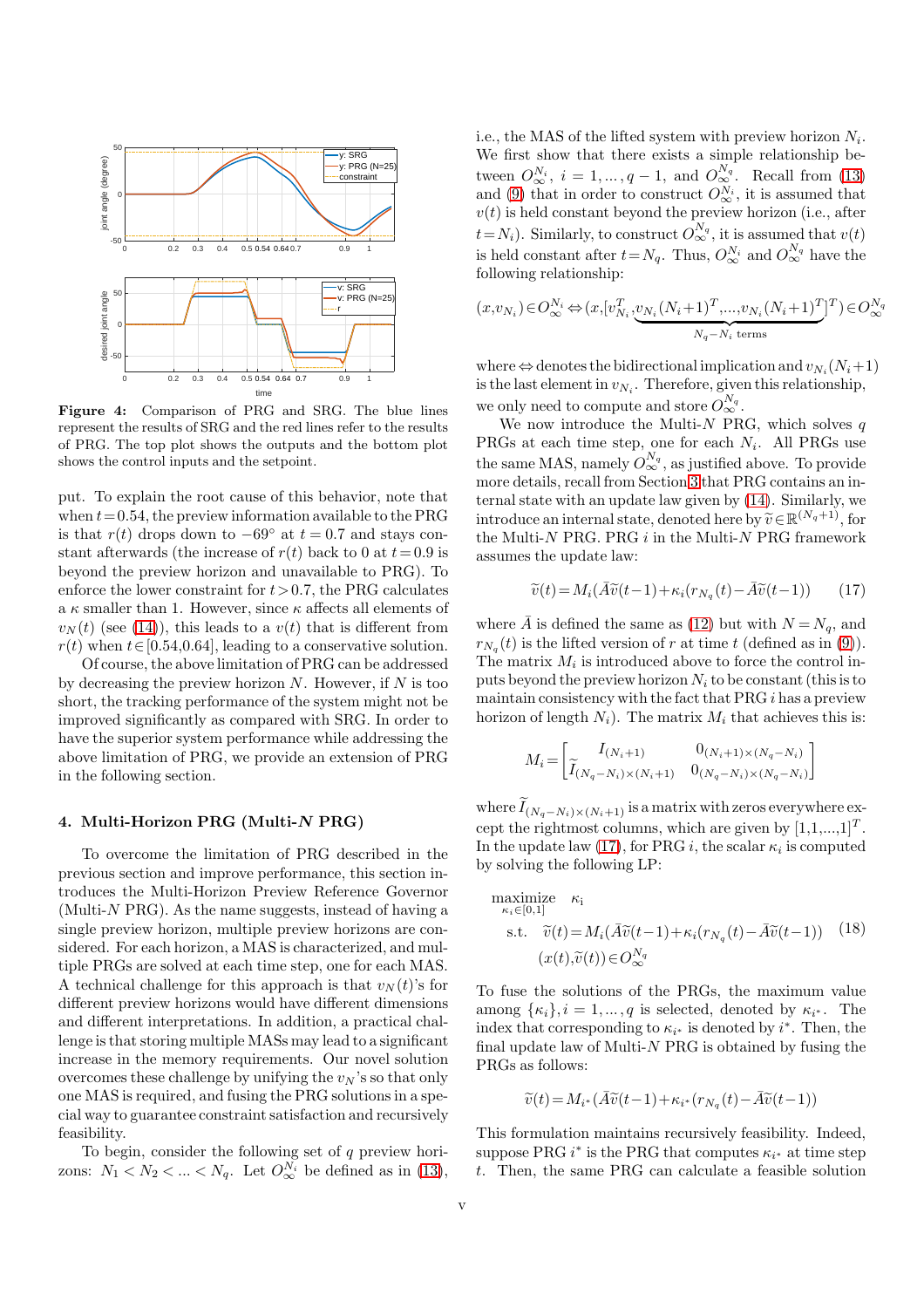<span id="page-5-1"></span>

**Figure 5:** Comparison of Multi-N PRG and PRG with  $N = 25$ .

at time  $t+1$ , due to the recursively feasibility of the PRG formulation, which was proven in Proposition [1.](#page-3-4)

Note that not all PRGs in the Multi-N PRG formulation will have feasible solutions at every time step. If a feasible solution to these PRGs does not exist,  $\kappa_i$ 's for these PRGs are set to be 0. Note also that even though multiple preview horizons are considered in Multi-N PRG, only  $O_{\infty}^{N_q}$  is required to be computed and stored offline, implying that if  $N_q$  for Multi-N PRG is equal to N for PRG, then the memory requirements of the two formulations are the same. We will study the processing requirements in the next section.

The simulation results of Multi-N PRG on the one-link arm robot example are shown in Figure [5.](#page-5-1) For comparison, the results of the implementation of PRG with  $N = 25$  is also provided (this is the same as Figure [4\)](#page-4-0). For the sake of illustration, we consider the extreme case where the Multi-N PRG uses all preview horizons between 0 and 25; i.e.,  $q= 26$  and  $N_1 = 0, N_2 = 1, \ldots, N_{26} = 25.$ 

From Figure [5,](#page-5-1) the outputs for both Multi-N PRG and PRG satisfy the constraints, as expected. However, from the bottom plot of Figure [5,](#page-5-1) it can be seen that when  $t \in [0.54, 0.64]$  $v(t)$  given by Multi-N PRG reaches  $r(t)$  while  $v(t)$  computed by PRG is above  $r(t)$ . The reason for this behavior is that when  $t \in [0.54, 0.64]$ , the PRG corresponding to  $N_1 = 0$ computes  $\kappa = 1$ , which leads to  $v(t) = r(t)$ . Note that the actual performance improvement (as seen on the output plot) is not large for this specific example but it could be large in general.

Next, we will discuss the impact of the value of  $q$  in the Multi-N PRG on the system performance. Consider two extreme cases for the sake of illustration: first,  $N_1$  and  $N_2$ are chosen to be 0 and 100 (i.e.,  $q=2$ ); second,  $N_1,...,N_{100}$ are chosen to be all numbers from 0 to 100 (i.e.,  $q = 101$ ). The reason  $N_a = 100$  is selected is that the preview horizon in this case is 1s (recall the sample time is  $T_s = 0.01$ ), which is longer than the variation of the reference in our example, and can clearly show the difference of the system performance between the two cases. The comparison between the two cases implemented on the one-link arm robot example is shown in Figure [6,](#page-5-2) which demonstrates performance im-

<span id="page-5-2"></span>

**Figure 6:** Comparison of Multi-N PRG with  $q=2$  and  $q=101$ .

provements when a larger  $q$  is used. Generally, when the preview horizon is longer than the expected variations of the reference, it is better to use the Multi- $N$  PRG formulation with a larger q. However, this leads to an increase in the computational burden, which is discussed next.

#### <span id="page-5-0"></span>5. Computational considerations

In this section, we provide a comparison between the computation time of PRG, Multi-N PRG, and standard SRG by simulating the one-link arm robot example with all three methods. Recall that SRG and PRG require the solution to one linear program (LP) at each time step, while Multi-N PRG requires the solutions to q LP's  $(q = 26$  for our example). However, we do not use generic LP solvers to solve them. Instead, we use the Algorithm presented in [\[15](#page-11-10)] to solve the LPs in SRG and Algorithm [1](#page-5-3) below to solve the LPs in PRG. The LPs in Multi-N PRG can be solved using a similar algorithm. The notation in Algorithm [1](#page-5-3) is as follows. It is assumed that  $O^N_{\infty}$  is finitely determined and given by polytopes of the form  $(5)$ . In addition,  $j^*$  denotes the number of rows of  $H_x$ ,  $H_y$ , and h.

| <b>Algorithm 1</b> Custom Explicit PRG Algorithm |  |  |
|--------------------------------------------------|--|--|
| 1: let $a = H_v(r_N(t) - \bar{A}v_N(t-1))$       |  |  |
| 2: let $b = h - H_x x(t) - H_y A v_N(t-1)$       |  |  |
| 3: set $\kappa = 1$                              |  |  |
| 4: for $i=1$ to $i^*$ do                         |  |  |
| if $b(i) < 0$ then<br>5:                         |  |  |
| $\kappa = 0$<br>6:                               |  |  |
| $7:$ else                                        |  |  |
| if $a(i) > 0$ then<br>8:                         |  |  |
| $\kappa = \min(\kappa, b(i)/a(i))$<br>9:         |  |  |
| end if<br>10:                                    |  |  |
| end if<br>11:                                    |  |  |
| $12:$ end for                                    |  |  |
| 13: $\kappa = \max(\kappa, 0)$                   |  |  |

<span id="page-5-3"></span>We simulate the one-link arm robot example with all three methods, namely SRG, PRG, and Multi-N PRG. All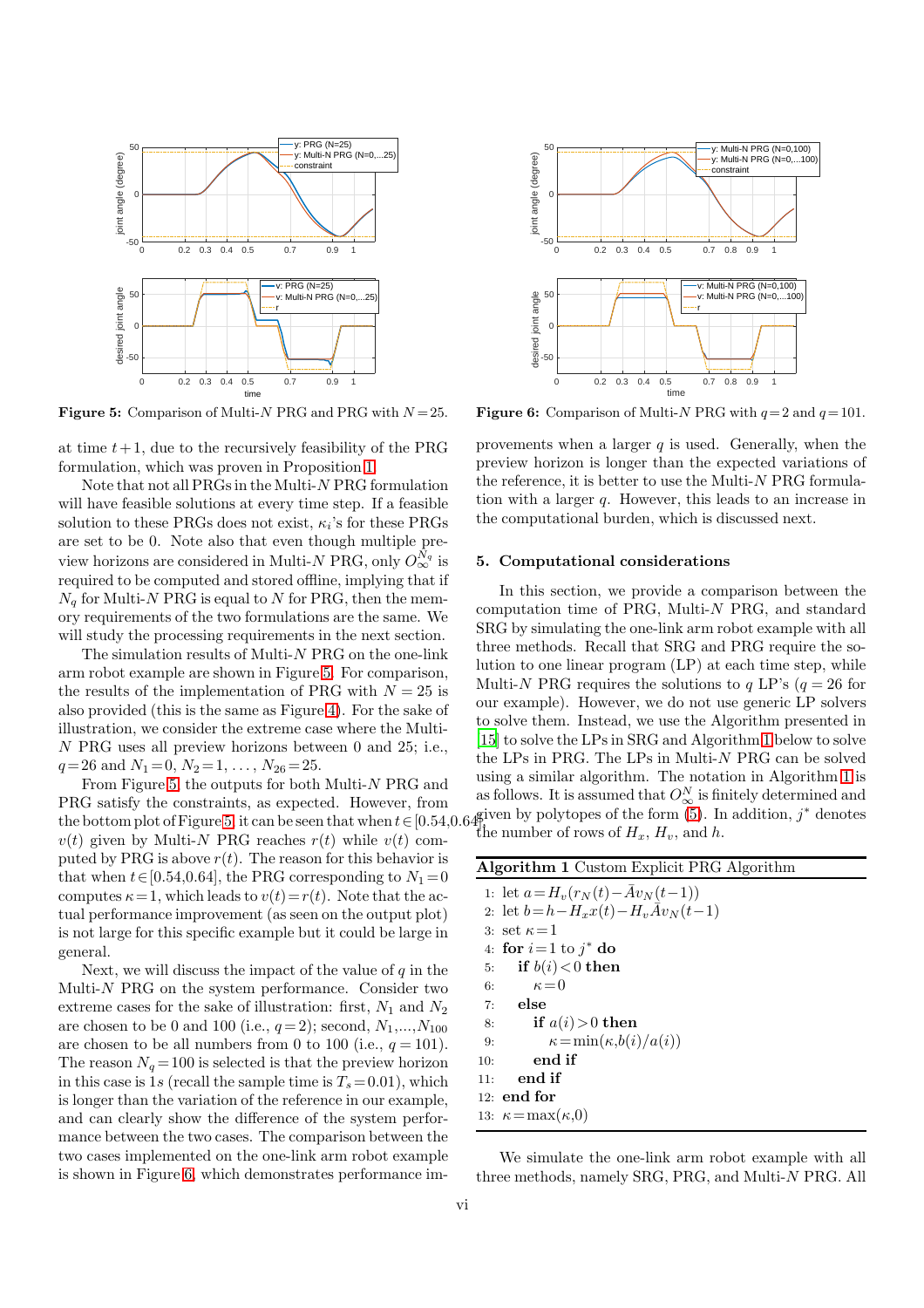simulations were performed for 150 time steps in Matlab on an Apple Macbook Pro with 1.4 GHz Intel Core i5 processor and 8 GB memory. In order to eliminate the effects of background processes running on the computer, each of the above experiments were run 10 times and the averages are calculated. We calculate the per-timestep averages and maximums of each of the three methods. The results are shown in Table [1.](#page-6-0) As can be seen, PRG runs two orders of magnitude slower than SRG (because the matrices that arise in the computations are larger). The Multi-N PRG is slower by one order of magnitude (because  $q$  PRGs are solved at each time step).

Finally, to provide a comparison of these computation times with those of other existing preview control methods, we simulate the one-link arm robot example with the PRG replaced by a Command Governor (CG). Similar to MPC, a CG solves a Quadratic Program (QP) at each time step to directly optimize over  $v(t)$ . In addition, similar to MPC, it can incorporate preview information into the cost function. In brief, our CG solves the following QP:

minimize 
$$
(r_N(t) - v_N(t))^T Q(r_N(t) - v_N(t))
$$
  
s.t.  $(x(t), v_N(t)) \in O_\infty^N$ 

where  $Q = Q^T > 0$ . We simulate the system with above CG. The QP above is solved at every time step using explicit Multi-Parametric Quadratic Programming (MPQP), which is introduced in [\[23\]](#page-11-11). The computation times of CG are shown in Table [1.](#page-6-0) As can be seen, CG is one order of magnitude slower than Multi- $N$  PRG. Note that we also implemented online QP for the CG with  $N = 25$ , provided by MPT3 Toolbox in Matlab and Gurobi, and found that the computation times for both cases were longer than that of MPQP.

<span id="page-6-0"></span>Table 1: Comparison of the computation time between SRG, PRG, Multi-N PRG, and CG for one-link arm robot example

|     | $_{\rm SRG}$                   | $\overline{\text{PRG}}$ (N = 25) |
|-----|--------------------------------|----------------------------------|
| avg | $6.8\times10^{-7}$ s           | $3.1 \times 10^{-5}$ s           |
| max | $9.2 \times 10^{-7}$ s         | $4.74 \times 10^{-5}$ s          |
|     |                                |                                  |
|     | Multi- <i>N</i> PRG $(N_a=25)$ | $CG (N=25)$                      |
| avg | $6.54\times10^{-4}$ s          | $6.3 \times 10^{-3}$             |

#### 6. Robust Preview Reference Governor

In this section, PRG is extended to systems with disturbance preview, as well as systems with parametric uncertainties and preview information uncertainties.

<span id="page-6-2"></span>6.1. Preview Reference Governor with Disturbance Preview

In previous sections, we considered systems in which the preview information of the reference signal is available. However, there are situations wherein preview information of disturbance signals may be available as well. For example, in printing systems, the effect of paper (i.e., the disturbance) on the heating or charging systems are known

with some preview, since the timing of the paper leaving the printing tray is precisely controlled [\[4\]](#page-10-8). Hence, in this section, we consider systems where preview information of disturbances is available within a given preview horizon. For simplicity, we do not consider preview for the reference signal, though the results can be combined with those of the previous sections to consider preview on both references and disturbances.

Consider a system with additive bounded disturbance given by:

$$
x(t+1) = Ax(t) + Bv(t) + B_w w(t)
$$
  
\n
$$
y(t) = Cx(t) + Dv(t) + D_w w(t)
$$
\n(19)

where  $w \in \mathbb{W}$  and  $\mathbb{W}$  is a compact polytopic set with origin in its interior. Essentially, we incorporate the disturbance preview into the RG formulation as follows: the maximal admissible set (MAS) is characterized as a function of the current state, input, and the known disturbances within the preview horizon. The set is then shrunk to account for the worst-case realization of the unknown disturbance beyond the preview horizon. Specifically, the robust MAS for systems with disturbance preview can be defined as:

<span id="page-6-1"></span>
$$
O_{\infty}^{w} = \{ (x_0, v_0, w_0, ..., w_N) : x(0) = x_0, v(0) = v_0, w(i) = w_i, 0 \le i \le N, y(t) \in \mathbb{Y}, \forall t \in \mathbb{Z}_+, \forall w(j) \in \mathbb{W}, j > N \}
$$
\n(20)

To compute this set, define  $\mathbb{Y}_t = \mathbb{Y}$  for  $t = 0,...,N$ ,  $\mathbb{Y}_{N+1} =$  $\mathbb{Y} \sim D_w \mathbb{W}$ , and  $\mathbb{Y}_{t+1} = \mathbb{Y}_t \sim CA^{t-N-1}B_w \mathbb{W}$  for  $t \ge N+1$ , where  $\sim$  represents the Pontryagin subtraction [\[10\]](#page-11-6). Then, the condition  $y(t) \in \mathbb{Y}$  in [\(20\)](#page-6-1) can be characterized equivalently by:

$$
CA^{t}x_{0}+\left(\sum_{k=0}^{t-1}CA^{k}B+D\right)v_{0}+h_{d}(t) \in \mathbb{Y}_{t}
$$

where  $h_d(t)$  is defined as:

$$
h_d(t) = \begin{cases} \sum\limits_{k=0}^{t-1} CA^{t-1-k} B_w w(k) + D_w w(t) & \text{if } t \leq N \\ \sum\limits_{k=0}^{N} CA^{t-1-k} B_w w(k) & \text{if } t > N \end{cases}
$$

Note that if  $N = 0$ . PRG with previewed bounded disturbance reduces to robust SRG with unknown bounded disturbance. In summary, by shrinking the MAS to take the worst case disturbance into consideration, robust PRG guarantees constraints satisfaction for all values of disturbance beyond the preview horizon.

Proposition 2. The robust PRG formulation to disturbance previews is BIBO stable, recursively feasible, and for a constant r,  $v(t)$  converges.

 $\Box$ 

Proof. Similar to the proof for Proposition [1](#page-3-4)

We now illustrate the above idea with the one-link arm robot example. The disturbance is assumed to come from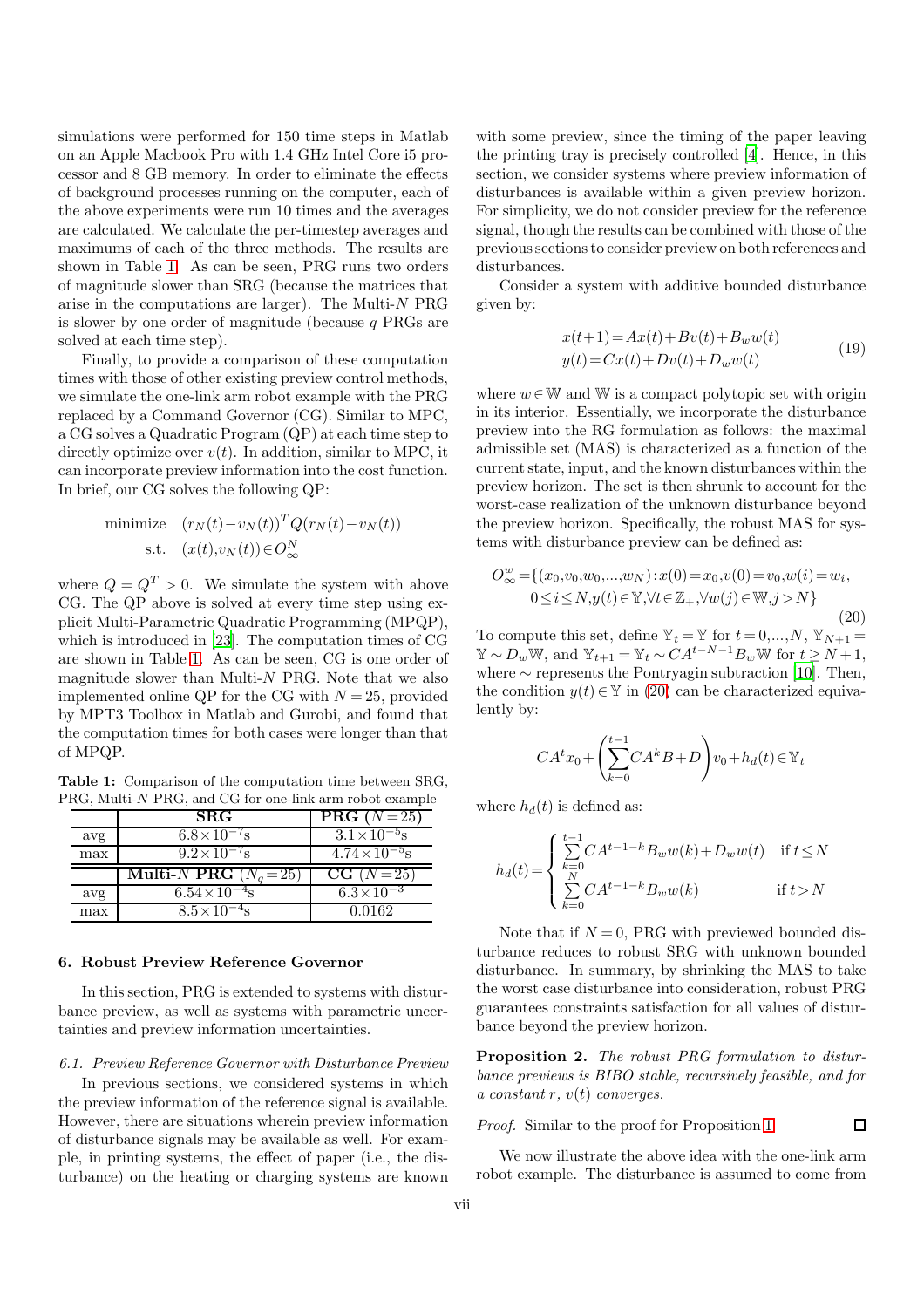<span id="page-7-0"></span>

Figure 7: Comparison of PRG with disturbance preview and SRG with bounded unknown disturbance.

the joint torque, i.e.  $B_w = B$  and  $D_w = 0$ . We also assume that the disturbance satisfies  $w \in \mathbb{W} := [-0.1, 0.1]$ . For the purpose of simulations, the disturbance is generated randomly and uniformly from the interval [−0.1,0.1]. The results of PRG with the disturbance as the preview information are shown in Figure [7.](#page-7-0) Two preview horizons are chosen, namely  $N = 20$  and  $N = 50$  in order to illustrate the relationship between the system performance and the length of the preview horizon. For comparison, Figure [7](#page-7-0) also shows the response of robust SRG with unknown bounded disturbance (i.e., no preview).

The following observations can be made. First, the output from all methods satisfy the constraints for all time steps, as expected. Second, it can be seen that  $v(t)$  given by PRG is closer to  $r(t)$  (less conservative) than that of SRG. The reason is that the constraint set for PRG with disturbance preview is less conservative than that for SRG with unknown disturbance. Third, the longer the preview horizon, the better the performance (less conservative) becomes.

Finally, note that for the case where the future information of both reference and disturbance is available, the methods from Sections [3](#page-2-9) and [6.1](#page-6-2) can be combined to take the preview of reference and disturbance into consideration simultaneously.

## 6.2. Robust PRG for systems with Parametric Uncertainties

Reconsider system  $G(z)$  in Figure [2,](#page-1-0) but now with modeling uncertainty on the  $A$  and  $B$  matrices:

$$
x(t+1) = A(t)x(t) + B(t)v(t)
$$
  
\n
$$
y(t) = Cx(t) + Dv(t)
$$
\n(21)

where the pair  $(A(t),B(t))$  is assumed to belong to an uncertainty polytope defined by the convex hull of the matrices:

$$
(A(t),B(t)) \in \text{conv}\{(A^{(1)},B^{(1)}),...,(A^{(L)},B^{(L)})\}
$$

where  $L$  is the number of vertices in the uncertainty polytope. It is shown in [\[20](#page-11-12)] that a robust MAS can be constructed for this uncertain system. We note that a similar idea can be implemented for the PRG. Similar to [\(10\)](#page-2-10), we write the dynamics in terms of the lifted input, but now we consider the uncertainties:

$$
x(t+1) = A(t)x(t) + \underbrace{[B(t) \quad 0 \quad \dots \quad 0]}_{\widetilde{B}(t)} v_N(t),
$$
  

$$
y(t) = Cx(t) + \widetilde{D}v_N(t)
$$
\n(22)

Then, the pair  $(A(t),\widetilde{B}(t))$  must belong to a convex hull of the following matrices:

$$
(A(t), \widetilde{B}(t)) \in \text{conv}\{(A^{(1)}, \widetilde{B}^{(1)}), \dots (A^{(L)}, \widetilde{B}^{(L)})\}
$$

where  $\widetilde{B}^{(l)} = [B^{(l)} \quad 0 \quad \dots \quad 0], \quad l = 1, \dots, L$ . By doing this, the method in [\[20\]](#page-11-12) can be used to compute the robust MAS for PRG with system uncertainties. For the sake of brevity, we will not provide numerical examples in this section.

Proposition 3. The robust PRG formulation described above is BIBO stable, recursively feasible, and for a constant r,  $v(t)$  converges.

Proof. As proved in [\[20\]](#page-11-12), the robust MAS for PRG is positively invariant. The results follow using a similar approach as the proof of Proposition [1.](#page-3-4) П

## 6.3. PRG for Systems with Uncertain Preview Information

In previous sections, we assumed that the preview information is accurate along the preview horizon. However, this assumption might not hold in practice since the preview information may come from inaccurate measurements or uncertain models. In this section, we present an extension of PRG that can handle inaccurate preview information of references. As can be seen from [\(15\)](#page-3-1), if  $r_N(t)$  has incorrect values, then  $v<sub>N</sub>(t)$  will be calculated incorrectly. The implication of this is that, in the next time step,  $v_N(t+1)$  will be computed based on the delayed version of this incorrect  $v_N(t)$ , which, for example, might cause  $v(t)$  to change before  $r(t)$  does. This behavior is unacceptable for most systems. Note that the constraints will still be satisfied; however, as argued above, performance may suffer. Thus, our solution in this section focuses on avoiding this loss of performance when the preview information is inaccurate. Essentially, we achieve this goal by modifying the update law for  $v_N(t)$ .

To begin, we assume that at time t,  $r(t)$  is accurately known, but there is uncertainty on the value of  $r$  along the preview horizon, i.e.,  $r(t+1),...,r(t+N)$  are inaccurate. To accommodate this uncertainty, we modify [\(12\)](#page-2-8) to:

<span id="page-7-1"></span>
$$
\bar{A} = \begin{bmatrix}\n1 - \lambda_1 & \lambda_1 & 0 & \dots & 0 \\
1 - \lambda_1 & \lambda_1 - \lambda_2 & \lambda_2 & \dots & 0 \\
\vdots & \vdots & \vdots & \vdots & \vdots \\
1 - \lambda_1 & \lambda_1 - \lambda_2 & \lambda_2 - \lambda_3 & \dots & \lambda_N \\
1 - \lambda_1 & \lambda_1 - \lambda_2 & \lambda_2 - \lambda_3 & \dots & \lambda_N\n\end{bmatrix}
$$
\n(23)

where  $\lambda_i \in [0,1]$  are tuning parameters to account for preview uncertainties. This means that instead of the delayed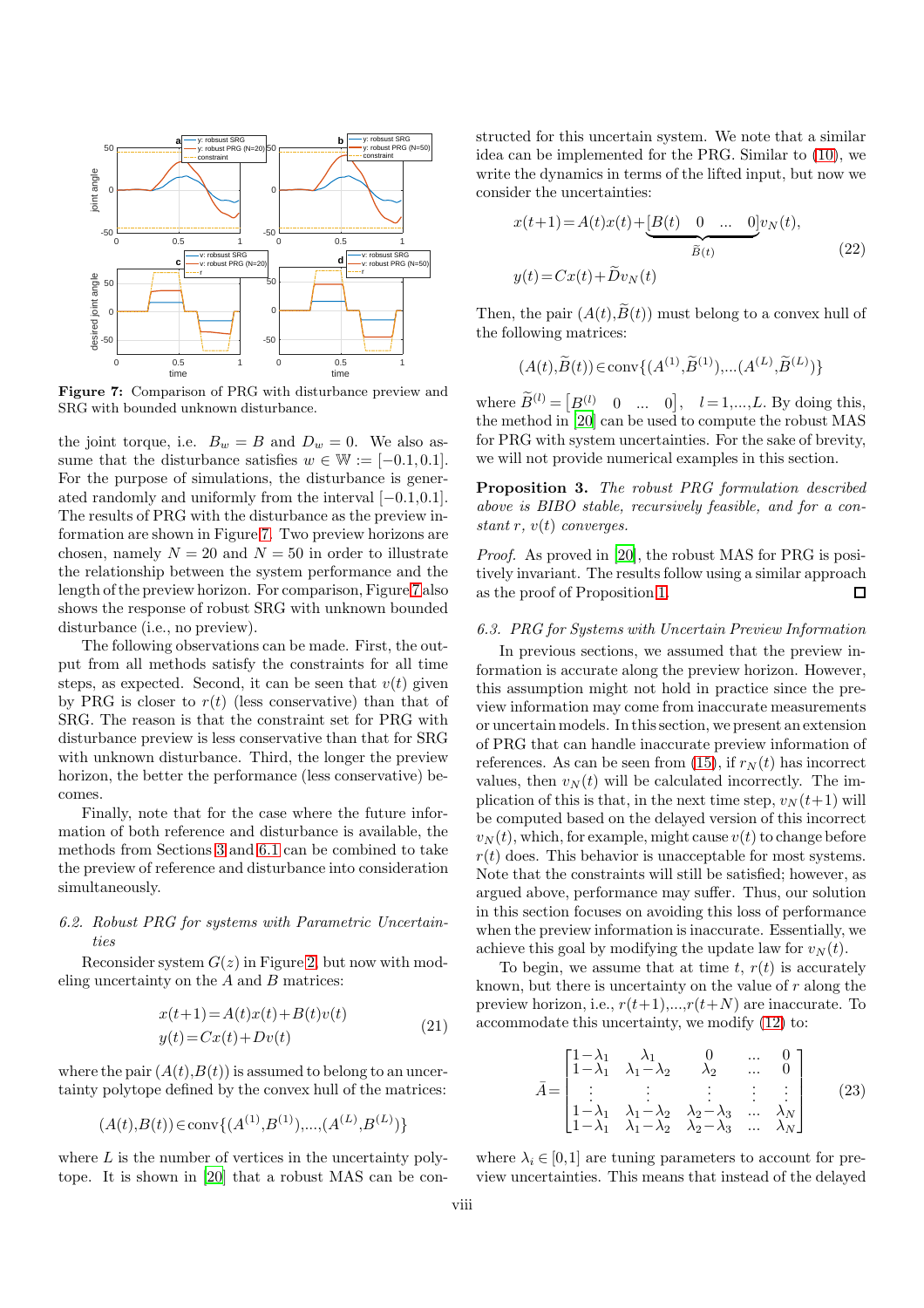<span id="page-8-0"></span>

**Figure 8:** The slice of  $O_{\infty}^{N}$  at  $x = 0$ .  $v_{N,0}$  and  $v_{N,1}$  represent the first and second element in  $v_N$ , respectively.

structure of [\(12\)](#page-2-8),  $v_N(t)$  now evolves such that the value of v at each time along the preview window is a convex combination of the value at that time and the values in the previous times. This effectively incorporates "forgetting" into the formulation to counteract the uncertainties in preview information. We tune  $\lambda_i$  according to the relative level of uncertainty on the *i*-th preview information,  $r(i)$ . Specifically, if the uncertainty is large,  $\lambda_i$  is chosen to be close to 0. If this is the case, PRG with the new  $\bar{A}$  matrix (i.e., [\(23\)](#page-7-1)) will turn to SRG. If  $r_i$  is very accurate, on the other hand,  $\lambda_i$  will be chosen close to 1. Then, PRG with the new  $\bar{A}$ will turn to standard PRG (as shown in Section [3\)](#page-2-9). Thus, robust PRG is a proper extension of both standard PRG and SRG. Note that typically the level of uncertainty on  $r_i$ increases along the preview horizon, which means that the sequence of  $\lambda_i$  is increasing.

The construction of  $O^N_{\infty}$  and the computation of  $v_N$  are the same as [\(13\)](#page-2-6) and [\(18\)](#page-4-2), except that  $\overline{A}$  is changed from [\(12\)](#page-2-8) to [\(23\)](#page-7-1). Now, we will illustrate this approach using the one-link arm robot example (see the example in Section [3\)](#page-2-9). Suppose first that the preview horizon,  $N$ , is equal to 1. The slice of  $O^N_{\infty}$  at  $x=0$  is shown in Figure [8.](#page-8-0) The red region corresponds to the slice of  $O^N_\infty$  given by the standard PRG at  $x=0$ . The green region represents the slice of  $O^N_{\infty}$  given by the robust PRG at  $x=0$ , where we have chosen  $\lambda_1 = 0.2$ . Note that in this case  $(N = 1)$ , the matrix  $\overline{A}$  has only one  $\lambda$ . The situation we consider is as follows. Suppose at  $t=0$ , the preview information is given by  $r_N(0) := (r(0), r(1)) =$ (0,0.5) (yellow dot in Figure [8\)](#page-8-0). However, assume that the *actual* preview information is  $(\bar{r}(0), \bar{r}(1)) = (0, 0)$  (purple dot), which is unknown to the PRG. Note that  $r(0) = \bar{r}(0)$ since we assume that the current information is accurate. Obviously,  $v_N(0)$ 's given by standard PRG and robust PRG (discussed in previous paragraph) will be equal to  $r_N(0)$ (i.e.,  $v_N(0) = (0,0.5)$ ) since  $r_N(0)$  is in both MASs (red and green regions in Figure [8\)](#page-8-0). In the next time step  $(t = 1)$ , if  $\kappa \neq 1$ ,  $v_N(1)$  given by standard PRG (i.e., [\(15\)](#page-3-1)) is a convex combination between the delay version of  $v_N(0)$  (i.e.,  $(0.5,0.5)$  and  $r<sub>N</sub>(1)$ . For robust PRG,  $v<sub>N</sub>(1)$  is a convex combination between  $\bar{A}v_N(0) = (0.45, 0.45)$  and  $r_N(1)$ . Note

<span id="page-8-1"></span>

Figure 9: Comparison of standard PRG and robust PRG. Red lines represent the simulation results of standard PRG and blue lines refer to the simulation results of robust PRG.

that if the uncertainty is large,  $\lambda_1$  would be chosen close to 1 and  $Av_N(0)$  will be close to  $(0,0)$ . By doing so, robust PRG decreases the impact of the wrong previous information on the computation of current  $v_N$  by multiplying the previous information with values smaller than 1 (i.e.,  $\lambda$ 's).

**Remark 4.** By comparing  $(23)$  and  $(12)$ , it can be seen that, for robust PRG, the last element in  $v_N$  is multiplied by a value less than 1 and the first element in  $v_N$  is multiplied by a value that is not equal to 0, which is different from those in standard PRG. This implies that the MAS for robust PRG will stretch along the  $v_{N,N}$  axis and shrink along the  $v_{N,0}$  axis as compared with the MAS for standard PRG (as shown in Figure [8\)](#page-8-0). Thus, unlike the robust MAS for disturbances and polytopic uncertainties, it is not the case that the robust MAS for inaccurate preview information is a subset of the MAS for standard PRG.

We now perform numerical simulations of the one-link arm robot example. We change the preview horizon to  $N = 4$ for the sake of illustration. We consider the scenario where the assumed preview information is larger than the actual preview information along the preview horizon. The  $\overline{A}$  is chosen to be:

<span id="page-8-2"></span>
$$
\bar{A} = \begin{bmatrix}\n0.1 & 0.9 & 0 & 0 & 0 \\
0.1 & 0.15 & 0.75 & 0 & 0 \\
0.1 & 0.15 & 0.3 & 0.45 & 0 \\
0.1 & 0.15 & 0.3 & 0.35 & 0.1 \\
0.1 & 0.15 & 0.3 & 0.35 & 0.1\n\end{bmatrix}
$$
\n(24)

Note that several sets of  $\lambda$ 's were tried and the above  $\bar{A}$  was found to result in the best performance (will be explained later). We acknowledge that there are other possibilities to choose  $\overline{A}$  and finding the optimal set of  $\lambda$ s will be explored in future work. The comparison between standard PRG and robust PRG is shown in Figure [9.](#page-8-1) It can be seen that when  $t \in [0.21, 0.24], v(t)$  given by robust PRG (blue line) is closer to  $r(t)$  than that given by standard PRG (red line). The reason for the behavior can be explained as follows. At  $t = 0.20, v_N (20)$ 's given by standard PRG and robust PRG are both equal to  $r_N(20)$ . Recall that the first element in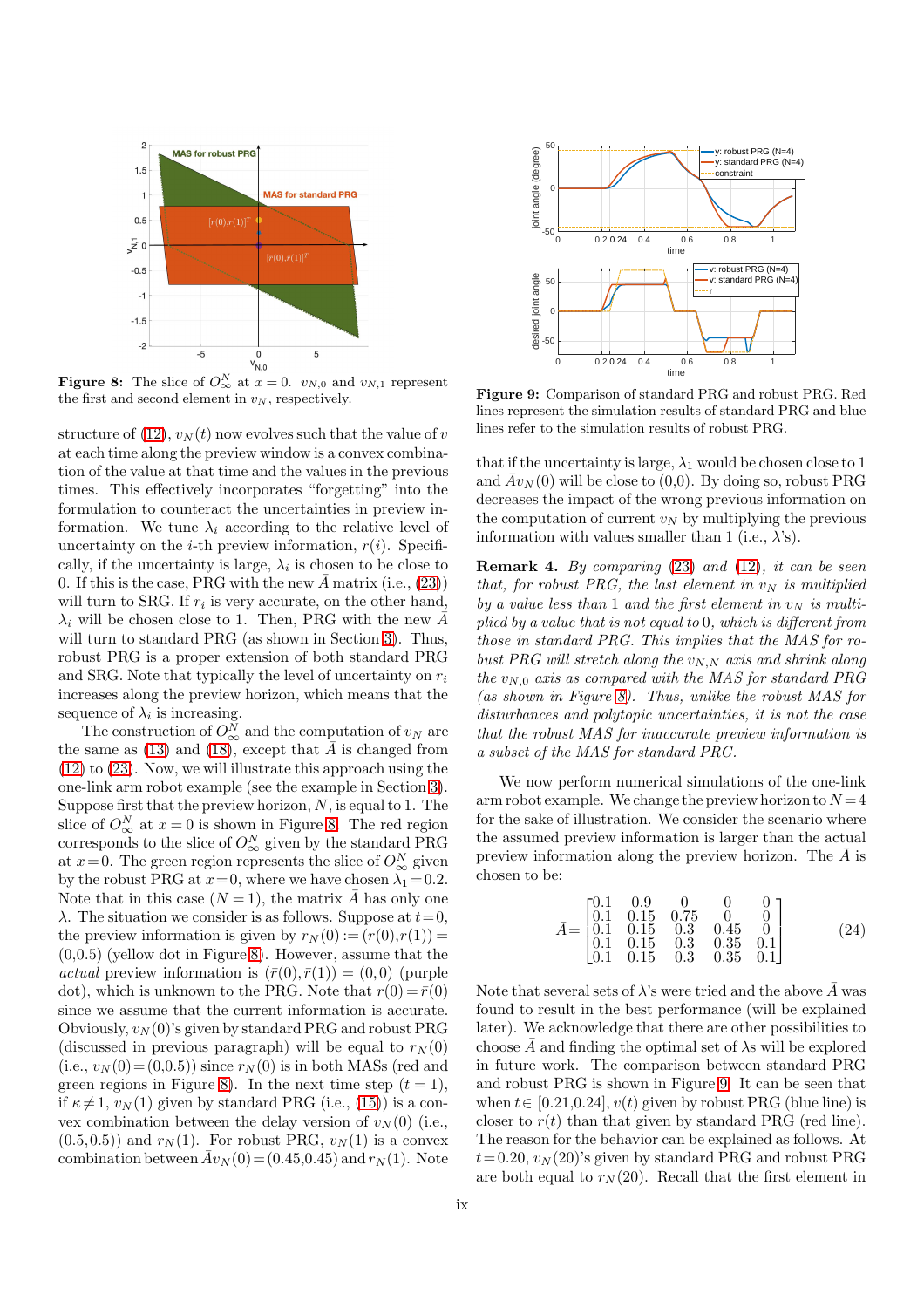$r_N(20)$  is accurate and the rest elements in  $r_N(20)$  are inaccurate. Then, in the next time step, for standard PRG,  $v(21)$  is calculated as a convex combination between the delayed version of  $r_N(20)$  (inaccurate) and  $r_N(21)$ . With  $\kappa = 0.25, v(21)$  is calculated as 0.13. For robust PRG,  $v(21)$ is computed as a convex combination between  $\bar{A}r_N(20)$ , where  $\overline{A}$  is shown in [\(24\)](#page-8-2), and  $r_N(20)$ . With  $\kappa = 0.69$ ,  $v(21) = 0.05$ . Note that by increasing the value of  $\lambda_1$  in [\(24\)](#page-8-2) (i.e., 0.1),  $v(21)$  would become closer to  $r(21) := 0$ . However, the tracking performance would not be improved significantly as compared with SRG.

Proposition 4. The robust PRG formulation to inaccurate preview information is BIBO stable, recursively feasible, and for a constant r,  $v(t)$  converges.

Proof. The proof of BIBO stable and recursively feasibility are the same as the proof for Proposition [1.](#page-3-4) To prove the convergence property, assume  $r(t) = r, \forall t \in \mathbb{Z}_+$ . Note that  $\lim_{j\rightarrow\infty}\bar{A}^{j}=\bar{A}_{0},$  where  $\bar{A}_{0}$  is a static matrix, since  $\bar{A}$  shown in [\(23\)](#page-7-1) is a stochastic matrix. Then, from [\(14\)](#page-3-0), it can be shown that every element in  $v_N(t)$  is monotonic increasing after  $\bar{A}^j$  converges and bounded by r. Thus,  $v_N(t)$  must converge to a limit.  $\Box$ 

#### <span id="page-9-0"></span>7. PRG for multi-input system

In this section, we will briefly introduce an extension of PRG to multi-input systems. One possible, straightforward solution is to apply the PRG ideas from above directly to multi-input systems. However, as will be shown in an example later, this approach might lead to a conservative response since PRG uses a single decision variable to simultaneously govern all the channels of the multi-input system. To address this shortcoming, we propose another solution, which combines the PRG idea with the Decoupled Reference Governor (DRG) scheme [\[15](#page-11-10)]. Detailed information will be introduced below.

To begin, suppose that system  $G(z)$  in Figure [2](#page-1-0) has m inputs, i.e.,  $v(t)$ , $r(t) \in \mathbb{R}^m$ . Let us denote the preview horizon for the m different inputs (i.e.,  $r_1, ..., r_m$ ) by  $N_1, ..., N_m$ , respectively. Define the lifted signals  $r_N$  and  $v_N$  as follows:

$$
r_N(t) = (r_1(t), \dots, r_1(t+N_1), \dots, r_m(t), \dots, r_m(t+N_m))
$$
  
\n
$$
v_N(t) = (v_1(t), \dots, v_1(t+N_1), \dots, v_m(t), \dots, v_m(t+N_m))
$$
 (25)

We can select the dynamics of  $v<sub>N</sub>(t)$  to be the same as [\(11\)](#page-2-7) but with  $\overline{A}$  constructed as:

<span id="page-9-1"></span>
$$
\bar{A} = \begin{bmatrix} \bar{I}_{N_1} & \dots & 0_{N_1 \times N_m} \\ \vdots & \ddots & \vdots \\ 0_{N_m \times N_1} & \dots & \bar{I}_{N_m} \end{bmatrix}
$$
 (26)

where  $\bar{I}_{N_i}$   $(i = 1,...,m)$  is defined the same as [\(11\)](#page-2-7), with N replaced by  $N_i$ .

The construction of  $O_{\infty}^N$  and the calculation of  $v_N$  are the same as [\(13\)](#page-2-6) and [\(15\)](#page-3-1), except that  $\bar{A}$  is modified to [\(26\)](#page-9-1). Below, we will provide an illustrative example to show that

<span id="page-9-2"></span>

Figure 10: Simulation results of PRG for the two-link arm robot. The blue lines represent the response of joint 1 and the red lines represent the response of joint 2.

this approach works as required but might lead to a conservative response. Consider a two-link arm robot, which has dynamics as follows [\[17](#page-11-13)]:

$$
\begin{bmatrix} \dot{x}_1 \\ \dot{x}_2 \\ \dot{x}_3 \\ \dot{x}_4 \end{bmatrix} = \begin{bmatrix} 0 & 0 & 1 & 0 \\ 0 & 0 & 0 & 1 \\ -0.46 & -0.62 & 0 & 0 \\ 0.25 & -6.62 & 0 & 0 \end{bmatrix} \begin{bmatrix} x_1 \\ x_2 \\ x_3 \\ x_4 \end{bmatrix} + \begin{bmatrix} 0 & 0 \\ 0 & 0 \\ 0.78 & -0.04 \\ 0.04 & 0.13 \end{bmatrix} \begin{bmatrix} \tau_1 \\ \tau_2 \\ \tau_3 \end{bmatrix}
$$
\n
$$
(27)
$$

where  $\tau_1$  and  $x_1 := \theta_1$  are the external torque and the joint angle for the first link, respectively. Similarly,  $\tau_2$  and  $x_2 := \theta_2$  are the torque and the joint angle for the second link, respectively. The constrained outputs are  $\theta_1$  and  $\theta_2$ . The constraints on both joint angles are [−60,60]. To implement PRG, the system is first discretized at  $T_s = 0.01s$ . Then, a state feedback controller is designed to ensure that  $\theta_1$  and  $\theta_2$  track desired joint angles,  $v_1$  and  $v_2$ , respectively, that is:

$$
\begin{bmatrix} \tau_1 \\ \tau_2 \end{bmatrix} = \begin{bmatrix} 769.23 & 0 \\ 0 & 3333.3 \end{bmatrix} \begin{bmatrix} v_1 \\ v_2 \end{bmatrix} - \begin{bmatrix} 750 & 155 & 59 & 19 \\ -226 & 2867 & -18 & 350 \end{bmatrix} \begin{bmatrix} x_1 \\ x_2 \\ x_3 \\ x_4 \end{bmatrix}
$$

The preview horizons for both references are chosen to be 40 (i.e.,  $N_1 = N_2 = 40$ ). The simulation results of PRG of this multi-input system are shown in Figure [10.](#page-9-2) As can be seen, the outputs both satisfy the constraints, as required. However, when  $t \in [0.8, 1.2]$ ,  $v_2$  can not reach  $r_2$ , which is shown by the purple dashed line in the bottom plot, even though  $y_2$  (i.e., red line in the top plot) is far from the lower constraint. This is caused by the fact that  $y_1$  (i.e., the blue line in the top plot of Figure [10\)](#page-9-2) reaches the constraint when  $t \in [0.8, 1.2]$ , which results in  $\kappa$  being equal to 0. Since a single  $\kappa$  is used in PRG scheme,  $v_2$  can not reach  $r_2$ .

From the above discussion, it can be seen that this approach might lead to a conservative response. To address this shortcoming, we propose another method, which combines the PRG theory with the DRG scheme in [\[16\]](#page-11-8). As a quick review, DRG is based on decoupling the input-output dynamics of the system, followed by the application of SRG to each decoupled channel. In our solution, instead of using SRGs to govern the decoupled channels, we use the PRG presented in Section [3.](#page-2-9) This leads to the block diagram shown in Figure [11.](#page-10-9) For ease of presentation, we will as-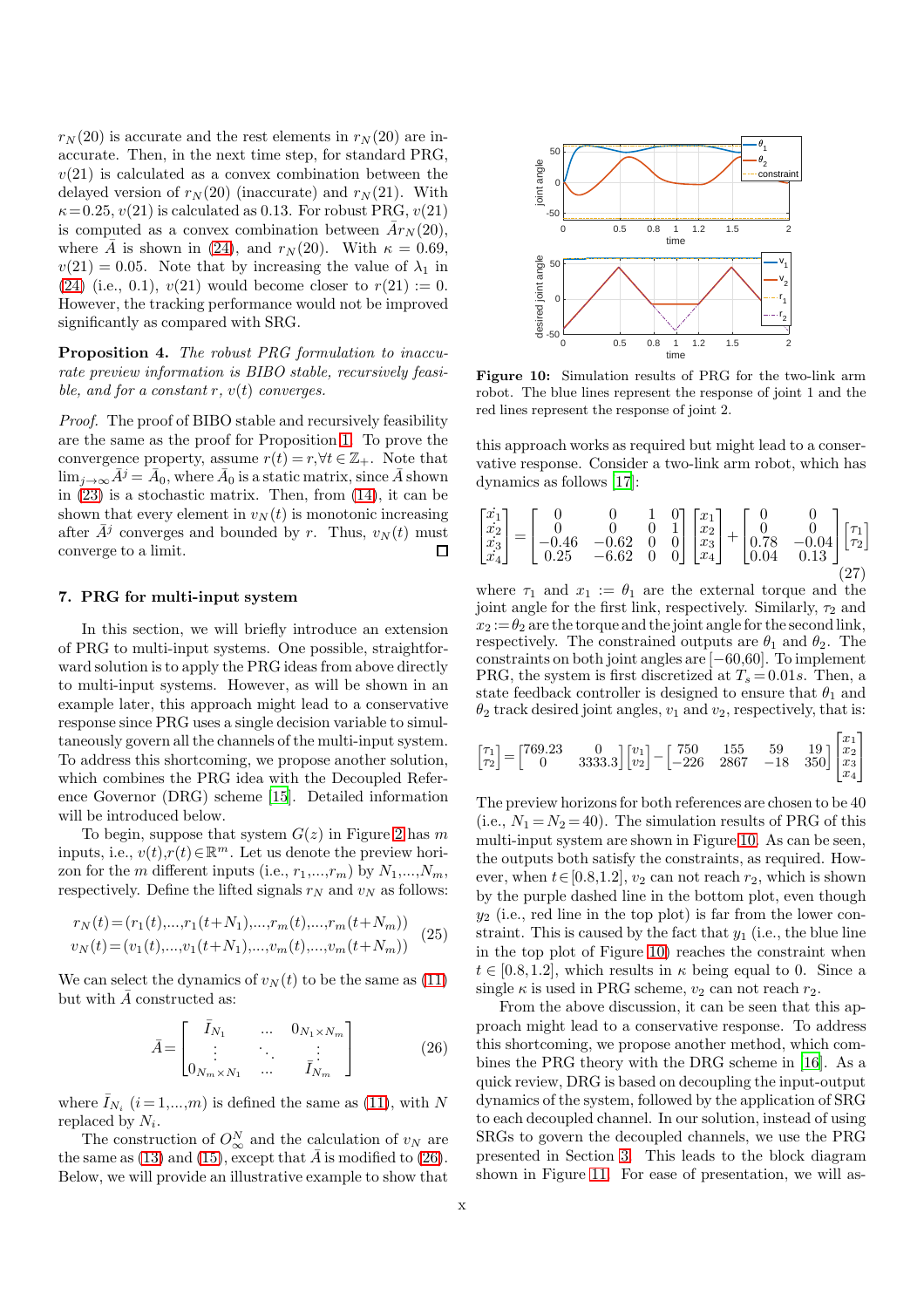<span id="page-10-9"></span>

Figure 11: PRG block diagram for square MIMO systems.  $r_{i,N_i}(t)$  represents the lifted  $r_i$  over the preview horizon, i.e.,  $r_{i,N_i}(t) = (r_i(t),...,r_i(t+N_i)).$ 

sume the system is square (i.e., equal number of inputs and outputs). Non-square systems can be handled as well by considering the DRG scheme for non-square systems presented in [\[16\]](#page-11-8).

Thus, we suppose the closed-loop system  $G(z)$  is described by a  $m \times m$  transfer function system matrix with elements  $G_{ij}$ . As shown in Figure [11,](#page-10-9) we decouple  $G(z)$  by introducing  $F(z)$ , leading to a diagonal system:  $W(z)$ . As discussed in [\[15\]](#page-11-10), there are several ways to construct  $W(z)$ . For the sake of brevity, we only consider the case where  $W(z)$ is given by:  $W(z) = diag(G_{11}, G_{22},...,G_{mm})$ . Note that the same process to combine PRG idea and DRG scheme can be applied to other formulations of  $W(z)$  as well. Then,  $m$  different PRGs for single-input systems (see Section [3\)](#page-2-9) are implemented, one for each  $W_{ii}$ . Finally, as discussed in [\[15](#page-11-10)],  $F^{-1}$  is introduced to ensure that v and r are close if r is not constraint-admissible. Simulation results of the second approach on the two-link arm robot are shown in Figure [12.](#page-10-10) As can be seen, the outputs satisfy the constraints, as required. Also, when  $t \in [0.8, 1.2]$ ,  $v_2$  reaches  $r_2$ , which is represented by the purple dashed line in the bottom plot. This behavior can be explained as follows. When  $t=0.8$ , the PRGs have the future information that  $r_2$  will drop down to  $-56$  at  $t=1$  and then go up towards  $-20$  at  $t=1.2$  (recall that  $N_1 = N_2 = 40$ . Also, from the top plot of Figure [12,](#page-10-10) it can be seen that when  $t \in [0.8, 1.2]$ ,  $y_2$  (red line in the top plot) does not reach the lower constraint, which leads to  $\kappa_2 = 1$  (recall that  $\kappa_2$  refers to the optimization variable given by the second PRG). Hence,  $v_2$  reaches  $r_2$ .

Note that both approaches discussed above can be easily extended to multi-N PRG by combining DRG scheme and Multi-N PRG idea.

## 8. CONCLUSIONS AND FUTURE WORKS

In this work, a reference governor-based method for constraint management of linear systems is proposed. The method is referred to as Preview Reference Governor (PRG) and can systematically account for the preview information of reference and disturbance signals. The method is based on lifting the input of the system to a space of higher dimension and designing maximal admissible sets based on the system with lifted input. We showed a limitation of PRG and proposed an alternative method, which we refered to as Multi-horizon PRG (multi-N PRG), to overcome the

<span id="page-10-10"></span>

Figure 12: Simulation results of PRG for the two-link arm robot. The blue lines represent the response of joint 1 and the red lines represent the response of joint 2.

limitation. Disturbance previews, parametric uncertainties, and inaccurate preview reference information were also addressed. We also showed that the PRG for multi-input systems using the lifting idea (i.e., first solution in Section [7\)](#page-9-0) might cause conservative response. Thus, we proposed another method, which combines the Decoupled Reference Governor scheme and PRG, to overcome this limitation.

Future work will explore preview control in the context of Vector Reference Governors, as well as finding the optimal set of  $\lambda$ s that gives the best performance in our robust PRG formulation. We will also investigate the extension of PRG to nonlinear systems.

#### References

- <span id="page-10-2"></span>[1] Alberto Bemporad, Francesco Borrelli, Manfred Morari, et al. Model predictive control based on linear programming, the explicit solution. *IEEE transactions on automatic control*, 47(12):1974–1985, 2002.
- <span id="page-10-1"></span>[2] Nidhika Birla and Akhilesh Swarup. Optimal preview control: A review. *Optimal Control Applications and Methods*, 36(2):241–268, 2015.
- <span id="page-10-3"></span>[3] Eduardo F Camacho and Carlos Bordons Alba. *Model predictive control*. Springer Science & Business Media, 2013.
- <span id="page-10-8"></span>[4] ShiNung Ching, Yongsoon Eun, Eric Gross, Eric Hamby, Pierre Kabamba, Semyon Meerkov, and Amor Menezes. Modeling and control of cyclic systems in xerography. In *Proceedings of the 2010 American Control Conference*, pages 4283–4288, 2010.
- <span id="page-10-4"></span>[5] Stefano Di Cairano. An industry perspective on mpc in large volumes applications: Potential benefits and open challenges. *IFAC Proceedings Volumes*, 45(17):52–59, 2012.
- <span id="page-10-0"></span>[6] Asif Farooq and David JN Limebeer. Path following of optimal trajectories using preview control. In *Proceedings of the 44th IEEE Conference on Decision and Control*, pages 2787–2792. IEEE, 2005.
- <span id="page-10-5"></span>[7] Emanuele Garone, Stefano Di Cairano, and Ilya Kolmanovsky. Reference and command governors for systems with constraints: A survey on theory and applications. *Automatica*, 75:306–328, 1 2017.
- <span id="page-10-6"></span>[8] Emanuele Garone and Marco M Nicotra. Explicit reference governor for constrained nonlinear systems. *IEEE Transactions on Automatic Control*, 61(5):1379–1384, 2015.
- <span id="page-10-7"></span>[9] E. G. Gilbert and K. T. Tan. Linear systems with state and control constraints: the theory and application of maximal output admissible sets. IEEE Transactions on Automatic output admissible sets. *IEEE Transactions on Automatic Control*, 36(9):1008–1020, Sep 1991.